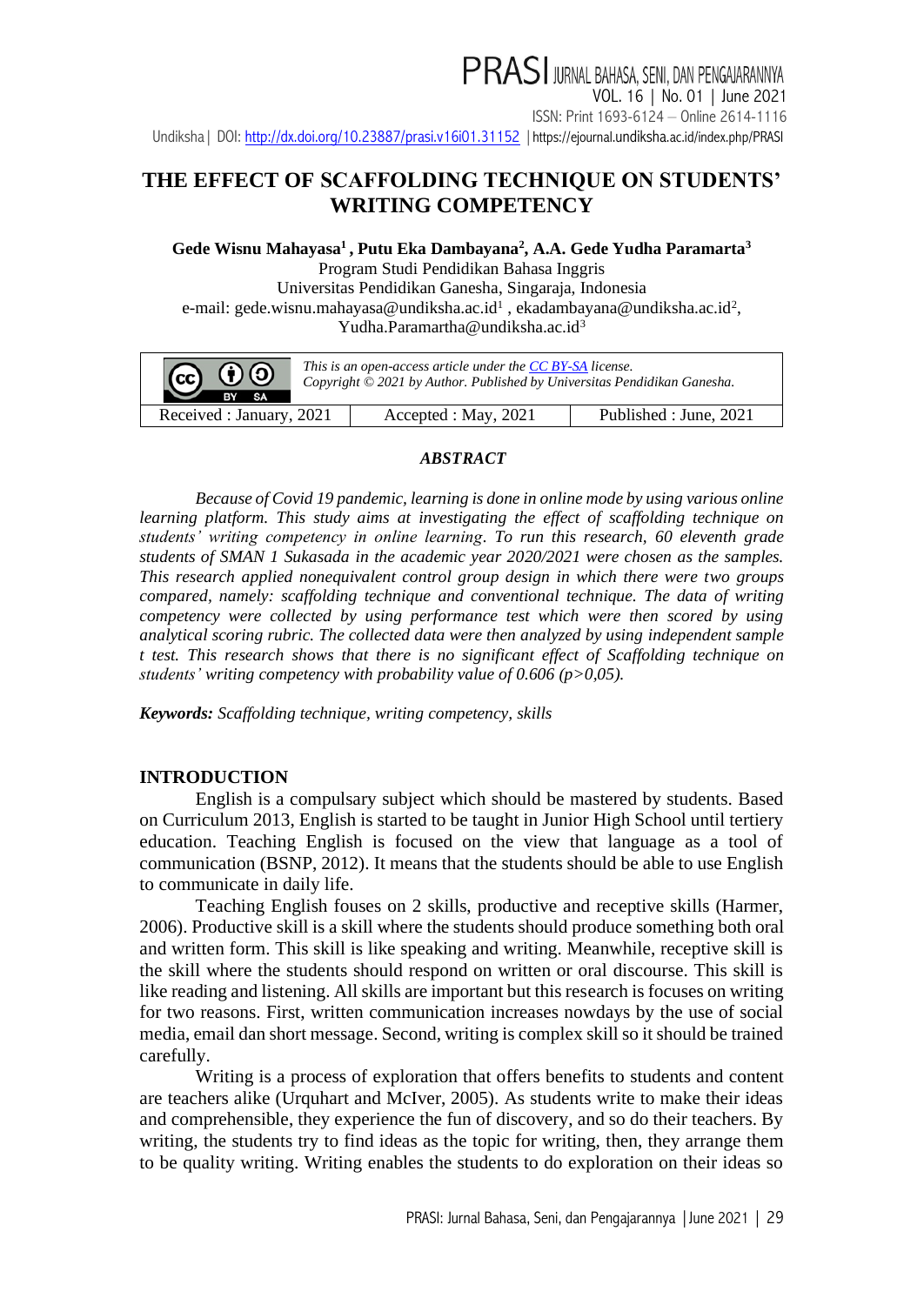## PRASI JURNAL BAHASA, SENI, DAN PENGAJARANNYA<br>VOL. 16 | No. 01 | June 2021 ISSN: Print 1693-6124 – Online 2614-1116 Undiksha | DOI[: http://dx.doi.org/10.23887/prasi.v16i01.31152](http://dx.doi.org/10.23887/prasi.v16i01.31152) | https://ejournal.undiksha[.ac.id/index.php/PRASI](https://ejournal.undiksha.ac.id/index.php/PRASI)

new ideas can be produced. In line with the idea, Meyers (2003) states that writing is a process of dicovering, assembling, delivering, reshaping, and revising ideas on paper. The ideas are processed to be able to understand by the readers. To support the ideas, linguistic skill also supports. If the ideas are not presented in good language, the readers may not get the ideas well (Marhaeni, 2005). Here, two aspects should be concerned by the writers to produce good writing.

Writing is often considered as the most difficult language skill to be learnt since its complexity makes it becomes difficult (Chakraverty and Gantum, 2001). Not only in the matter of linguistic ability, writing also involves various cognitive and creativity process. In cognitive process of writing, writing is viewed as a process of transaction between writer schemes which consist of variety of information (Ashman and Conway, 1997). In creative process of writing, the writing process is characterized by the insight of unique new ideas which is logically and uniquely arranged in writing (Marhaeni, 2005).

To make the students have good writing skill, innovative teaching methods should be applied (Brown, 2001). In modern education, writing instruction must be directed into constructivist perspective. Constructivism is an approach to learning that holds that people actively construct or make their own knowledge and that reality is determined by the experiences of the learner' (Elliott et al., 2000). It means that the students should involve directly during teaching and learning process. They should have chance to develop their writing skill. By doing so, they can have good writing skill.

To know the actual students' writing competency, an observation about teaching and learning process and students record was done for three weeks in SMAN 1 Sukasada. It was done in grade XI for academic year 2019/2020. From the observation, it was known that the students' writing skill was still low. It is just 65 in the average. It is lower than the established passing grade of 70. It means that there is a problem in students' writing skill because there is a gap between the expectation and the reality.

Further obervation was done to know the factors causing it. It was done from 17 of January until 17 February 2020. Based on the result of observation, teaching writing was done individually. There was less interaction found among students during teaching and writing process. Writing was also done at one or two sessions in which they should finish their writing product. The students are just given less time to produce writing. Therefore, it can be concluded that teaching writing with the method was still conventional (McCarthy and Anderson, 2000).

Ideally, teaching and learning process should be sociable meaning that there is interaction among students (Alt, 2016). This concept also must be applied in teaching writing context. The clever students to teach the low students so low students can learn from them. It is based on the theory of Zone of Proximal Development by Vygostksy (Nyikos and Hashimoto, 2011). The condition can lead the students to understand the writing topic more easily because they learn with their peer. It encourages the students to actively construct their knowledge by asking if they don't understand, searching materials to enrich their writing topic and analyzing materials for writing. It gives the students meaningful learning experiences (Lund and Hauge, 2011).

By comparing the teaching and learning writing process in reality and ideal one, it is urgent to do research for proving effectiveness of teaching method underlying on ZPD on writing competency, especially in teaching writing genres and eleventh grade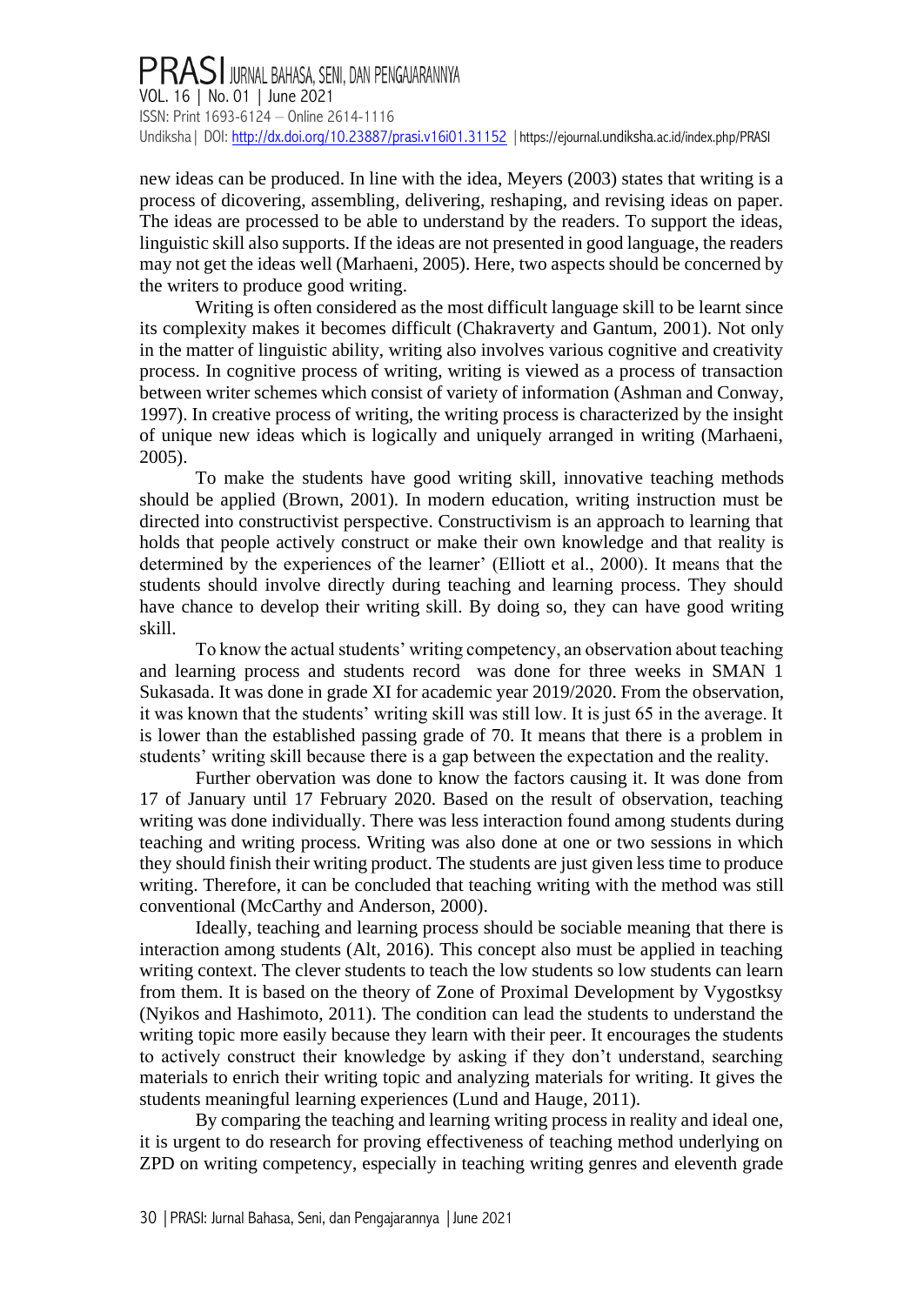# PRASI JURNAL BAHASA, SENI, DAN PENGAJARANNYA

VOL. 16 | No. 01 | June 2021 ISSN: Print 1693-6124 – Online 2614-1116 Undiksha | DOI:<http://dx.doi.org/10.23887/prasi.v16i01.31152> | https://ejournal.undiksha[.ac.id/index.php/PRASI](https://ejournal.undiksha.ac.id/index.php/PRASI)

students. It is because writing is a medium of communication which is increasingly done recently (Dharma and Adiwijaya, 2018). If the problem were not solved, it may be not good for the students' writing skill. For the reasons, doing experiment on teaching writing methods which have same characteristics as the ideal teaching method need to be done. It is to know its effect on writing skill so the result can be compared. Here, scaffolding technique is applied since its characteristics are same as the ideal one.

Scaffolding is a technique where the teacher helps the student master a task or concept that the student is initially unable to grasp independently (Lipscomb, Swanson & West, 2010). The teacher offers assistance with only those skills that are beyond the student's capability (Alibali, 2006). Here, the students are guided to achieve the goals of their learning. In the context of teaching writing, the goal is to produce quality writing product. The Student errors are expected, but, with teacher feedback and prompting, the student is able to achieve the task or goal (Ellis and Larkin, 1998). The students are given guidance to produce good writing product.

According to Benson (1997), scaffolding is actually a bridge used to build upon what students already know to arrive at something they do not know. If scaffolding is properly administered, it will act as an enabler, not as a disabler.The students can learn what they do not understand both from their teachers and friends. Scaffolding should be removed gradually and then removed completely when mastery of the task is demonstrated (Larkin, 2002). By doing so, the students can get feedback which can be used to improve their writing. It means that scaffolding can be a significant tool to contribute to the learning process because it assists students to solve their learning problems (Zarandi and Rahbar, 2014).

The ideas of scaffolding is actually same as the zone of proximal development (ZPD) (Vygotsky, 1978). Vygotsky suggests that there are two parts of a learner's developmental level: the "actual developmental level" and the "potential developmental level". The zone of proximal development is "the distance between the actual developmental level as determined by independent problem solving and the level of potential development as determined through problem solving under adult guidance, or in collaboration with more capable peers". Here, the scaffolding can create interaction among students or teachers (Zhao and Orey, 1999).

One of the main benefits of scaffolded instruction is that it provides for a supportive learning environment (Hogan and Pressley, 1997). In a scaffolded learning environment, students are free to ask questions, provide feedback and support their peers in learning new material. When the teacher incorporates scaffolding in the classroom, the teacher becomes more of a mentor and facilitator of knowledge rather than the dominant content expert.This teaching style provides the incentive for students to take a more active role in their own learning (Kamberi, 2013). The students share the responsibility of teaching and learning through scaffolds that require them to move beyond their current skill and knowledge levels. Through this interaction, students are able to take ownership of the learning event. (Northern Illinois University, 2019).

Research on the area of Scaffolding Teachnique and writing had been done previously by some experts (Sari, 2018; Faraj, 2015; Oktavianus, 2016). The researchers do research in classical learning (offline) and focus on in grammatical and vocabulary aspects of writing. They discover that scaffolding is effective to be applied in writing. However, this current research investigates the effect of Scaffolding Technique on writing in online learning. In addition, five aspects of writing are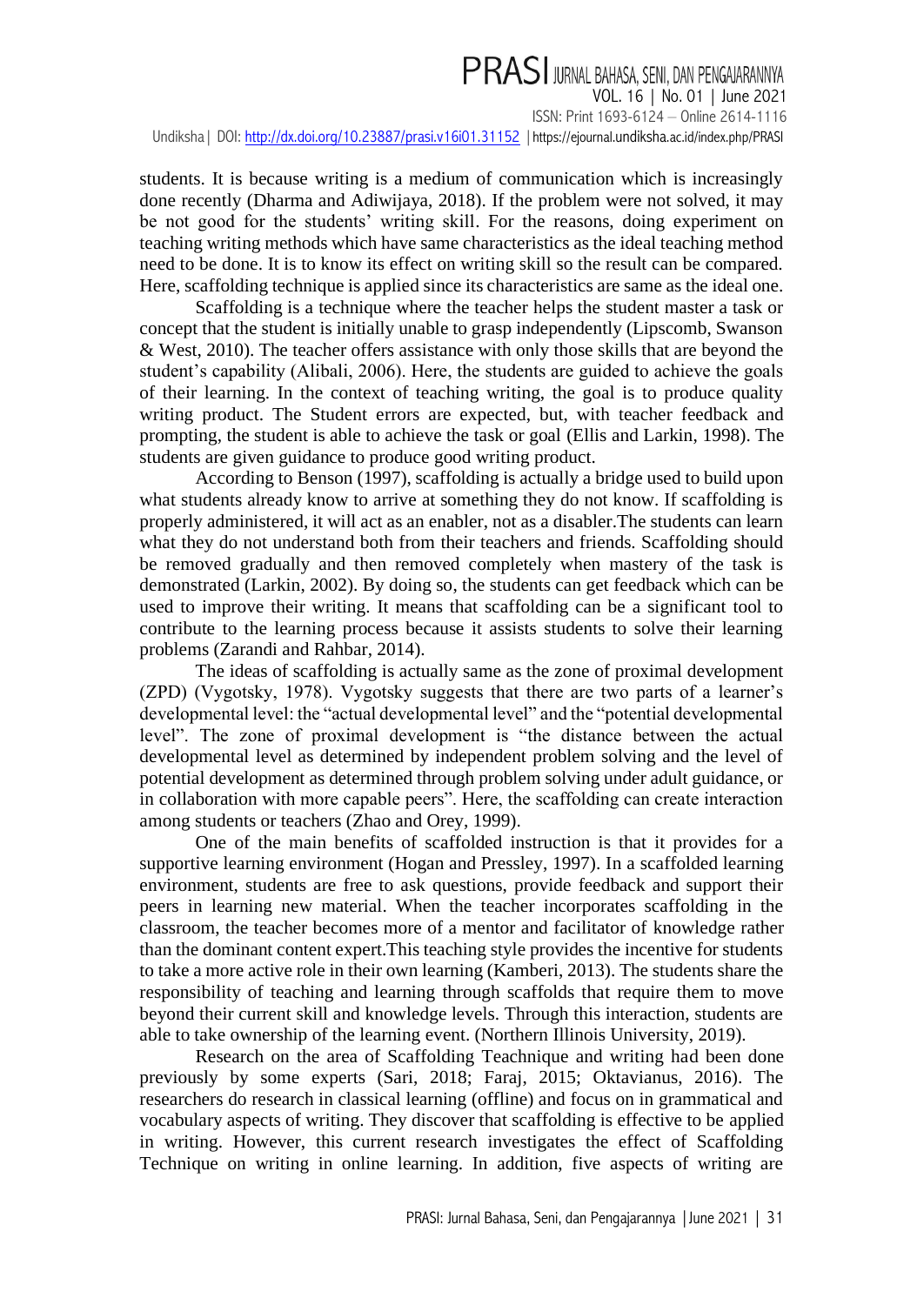### **PRASI** JURNAL BAHASA, SENI, DAN PENGAJARANNYA VOL. 16 | No. 01 | June 2021 ISSN: Print 1693-6124 – Online 2614-1116 Undiksha | DOI[: http://dx.doi.org/10.23887/prasi.v16i01.31152](http://dx.doi.org/10.23887/prasi.v16i01.31152) | https://ejournal.undiksha[.ac.id/index.php/PRASI](https://ejournal.undiksha.ac.id/index.php/PRASI)

investigate, namely : content and development, organization, grammatical structure, vocabulary, and mechanic.

By analyzing carefully the concept of scaffolding, theoretically it has positive effect on students' writing competency in online learning. It is based on assumption that scaffolding has nearly same characteristics as the ideal teaching and learning condition. Therefore, this research tries to prove emperically the effect of Scaffolding Technique on students' writing skill in online learning so that it can be used as source of information in creating better writing instruction and competency.

#### **METHODS**

This research is classified into experimental research. It means that there is treatment given. The population of this research was 168 eleventh graders of SMAN 1 Sukasada in the academic year 2020/2021. By using cluster random sampling, two classes (XI IBB 1 consisted of 31 students and XI IBB 2 consisted of 30 students) were selected. XI IBB 1 were as the experimental group and XI IBB 2 were as the control group. Because the number of the students were different, one student was deleted in XI IBB 1 so the number of the students in each class became same. Even though one student was deleted but they were still included in the treatment.Therefore, there 60 students were selected as sample. Then, they were give treatment for 4 meetings for each group. This research applied nonequivalent control group design in which there were two groups compared, namely: scaffolding technique and conventional technique. Scaffolding Technique was applied with steps : instructor does, class does, group does and individual does. Meanwhile, the steps of conventional technique were : explaining material, showing example, question and answer session, and writing. At the end of the treatment, both groups were given posttest to collect the students' writing competency. During treatment, observation was also done to get information about students' behaviour. The data of writing competency were collected by using performance test which was then scored by using analytical scoring rubric. Performance test was designed based on school syllabus and designed grand theory. The obtained data were analyze statistically with descriptive and inferential methods.

#### **FINDING AND DISCUSSION**

This research aims at investigating the effect of Scaffolding Technique on students' writing competency in online learning. to know it, two analysis were needed, descriptive and inferential. Descriptive analysis was done to describe the data as they were. It proved which group was better. Furthermore, inferential hypothesis was done to know the difference value whether it was significant or not. To know the effect, the result of hypothesis testing was confirmed to the descriptive analysis. The group which had higher value was the better group or it had significant effect.

Data description covered the calculation of mean and standard deviation. The calculation of the mean and central tendency used SPSS 16 for Windows and the result could be presented in Table 1.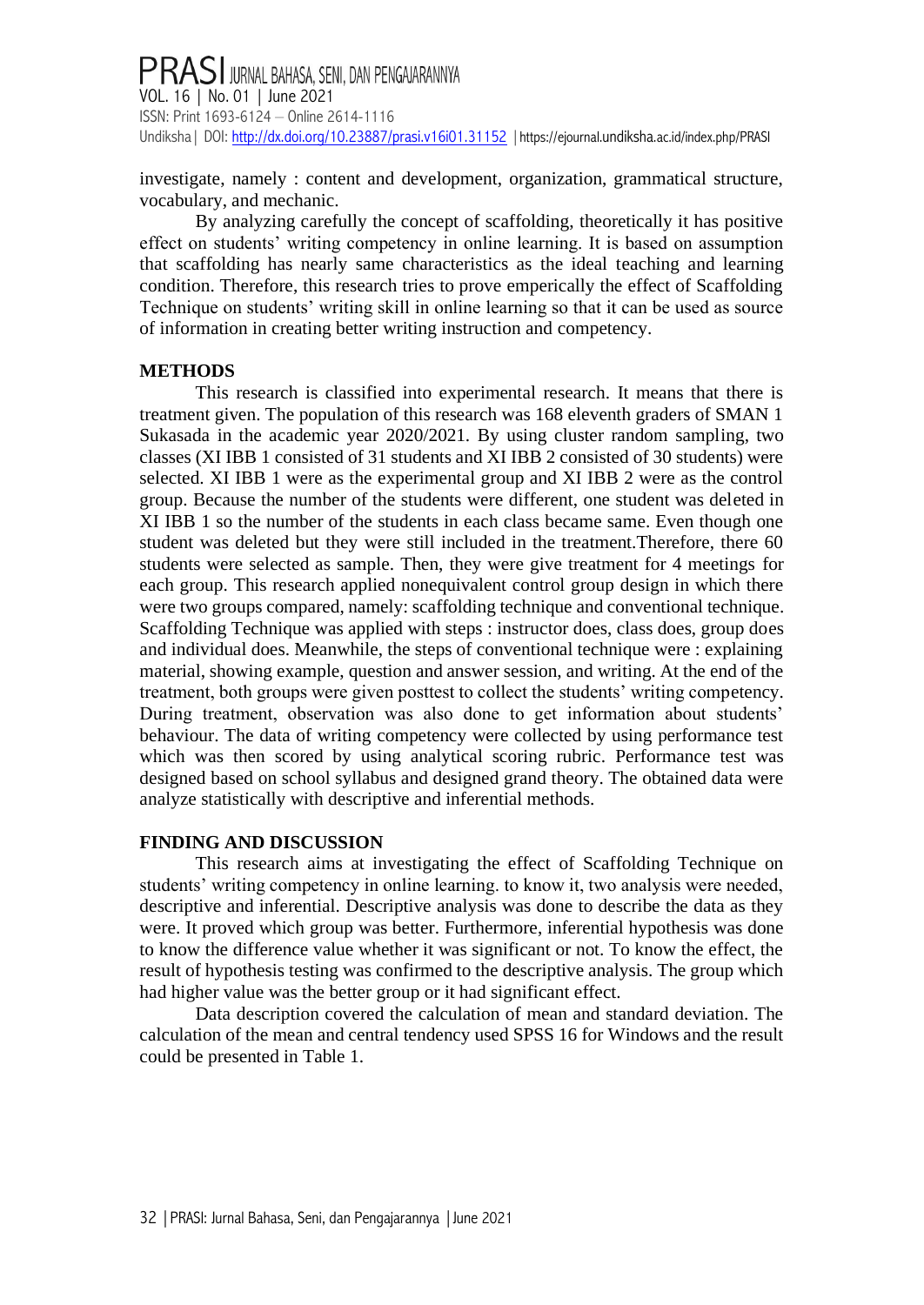| <b>Table 1.</b> The Result of Mean and Standard Deviation Calculation |               |                 |  |
|-----------------------------------------------------------------------|---------------|-----------------|--|
| <b>Analysis</b>                                                       | <b>Groups</b> |                 |  |
|                                                                       |               |                 |  |
| Mean                                                                  | 28.7          | 28.13           |  |
| <b>Standard Deviation</b>                                             |               | $\overline{14}$ |  |

**Table 1.** The Result of Mean and Standard Deviation Calculation

Note : A1 = students' writing competency treated by using Scaffolding Technique  $A2$  = students' writing competency treated by using convetional technique.

Based on Table 1, it can be concluded that the mean score of students' writing competency treated by using Scaffolding Technique (28.7) is higher than the mean score of students' writing competency treated by using conventional technique (28.13). Furthermore, standard deviation of students' writing competency treated by using Scaffolding Technique (4.23) is higher than the standard deviation of students' writing competency treated by using conventional technique (4.14). It means that the data of students' writing competency treated by using Scaffolding Technique is more heterogenuous than students' writing competency treated by using conventional techniqu. However, this result can not merely used to know the effect of Scaffolding. To know its significant effect, it should be followed into inferential analysis or hyphotesis testing.

Before hypothesis testing by using t-Independent test was done, there were 2 prerequisite test that had to be fulfilled, normality test of data distribution and homogeneity test of variance. All the calculations were dony by using SPSS 16 for Windows.

Normality test of data distribution was done by Kolmogorov-Smirnov formula which was available in SPSS software. The result of the calculation can be presented in Table 2.

| <b>Table 2.</b> Summary of Normality Test |                    |       |  |
|-------------------------------------------|--------------------|-------|--|
| Source of Variance                        | Kolmogorov-Smirnov |       |  |
|                                           | Df                 | Sig.  |  |
| Scaffolding                               | 30                 | 0.144 |  |
| Conventional                              | 30                 | 0 200 |  |

Based on Table 2, it was known that the probability value (Sig.) of teaching technique 1 (Scaffolding) was 0.144 and teaching technique 2 (conventioal) was 0.200. It means that all groups of data had probability value which were higher than 0.05.

therefore, it can be concluded that all groups of data were normal in distribution. Homogeneity Test of Variance was done by using Levene's Test which was available in SPSS program. The result of calculation is presented in Table 3.

| <b>Table 3.</b> The Result of Homogeneity Test of Variance |                  |     |    |       |
|------------------------------------------------------------|------------------|-----|----|-------|
| Source.                                                    | Levene Statistic | df1 |    | Sig.  |
| Based on Mean                                              | በ በ37            |     | 58 | 0.848 |

Based on Table 3, it is known the significance value (Sig.) of Based on Mean is 0.848. This value is higher than 0.05 ( $p > 0.05$ ). It means that the variance between the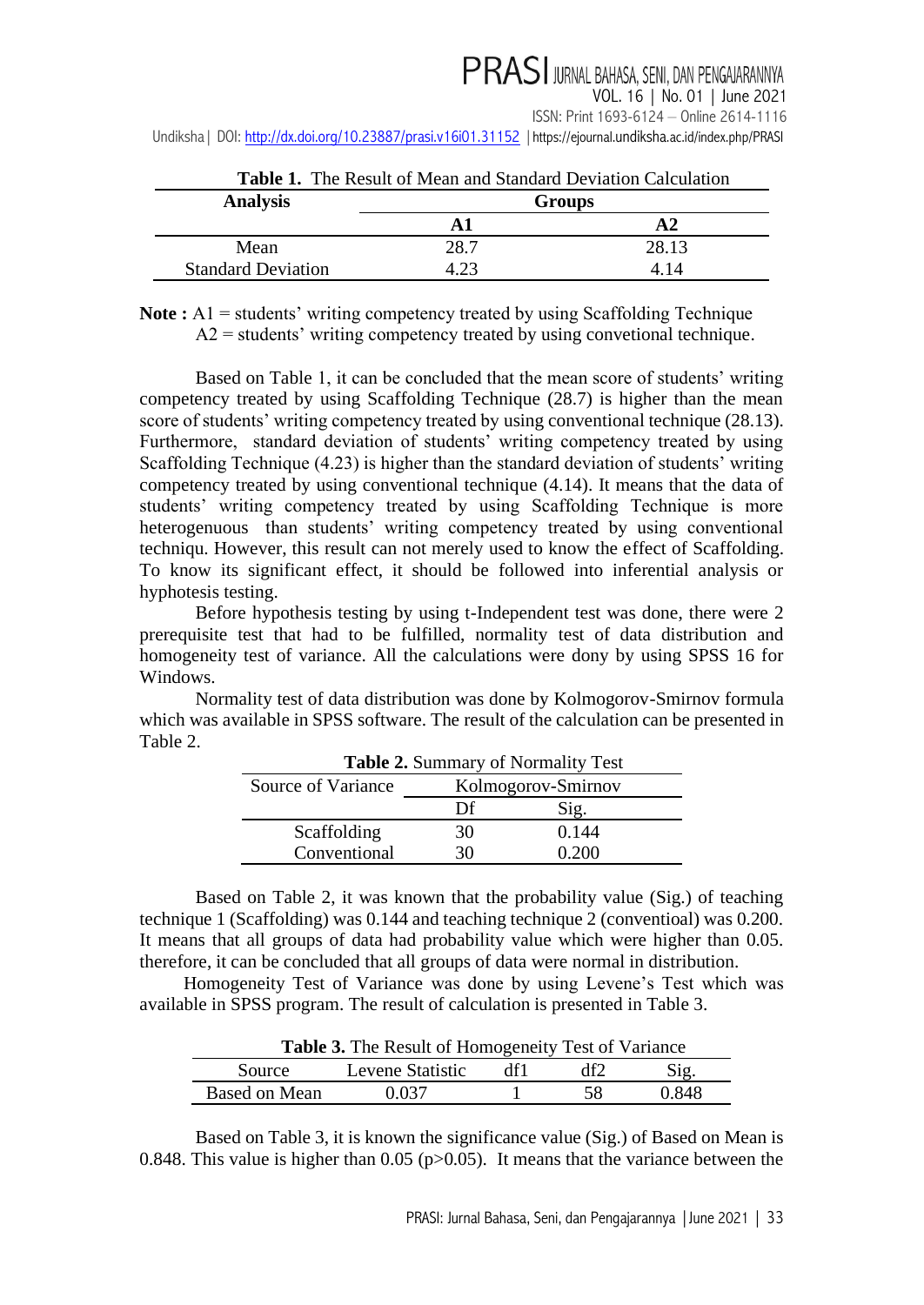two groups were homogenuous. Hence, the result of t-test in hypothesis testing can be ensured from variance between groups not in group.

Hypothesis testing was done to answer whether or not there was a significant difference among students' writing competency taught by using Scaffolding Technique and those taught by using conventional technique. Here, independent sample t-test was used. This formula was selected because there were two groups compared. The result of calculation can be presented in Table 4.

| <b>Table 4.</b> The Summary of Hypothesis Testing |                 |  |
|---------------------------------------------------|-----------------|--|
| <b>Statistic</b>                                  | Value           |  |
| Mean Difference                                   | 0.57            |  |
| Df                                                | 58              |  |
|                                                   | 0.518           |  |
| Sig.<br>Remark                                    | 0.606           |  |
|                                                   | Not Significant |  |

Based on Table 4, it is known that t value of 0.518 with the significance value of 0.606 which higher than 0,05 ( $p > 0.05$ ). It means that there is no significant difference in writing competency between the students taught by using Scaffolding Technique and those taught by using conventional technique. It means that Scaffolding Technique does not have significant effect on students' writing competency in online learning.

This research was done via online. It was done because of Covid 19 pandemic where the schools were closed and learning should be done in online mode. In online learning mode, this research has proven that Scaffolding Technique does not affect significantly on students' writing competency. Even though, the mean score of students' writing competency taught by using Scaffolding Technique is higher than those taught by using conventional technique, the difference was not significant. This result is different from the previous researches (Sari, 2018; Veerappan, Suan and Sulaiman, 2011; Faraj, 2015; Oktavianus, 2016; Hasan, 2018; Majid, Stapa and Keong, 2015; Vonna, Mukminatien and Laksmi, 2015; Sari, Suparman and Sinaga, 2018; Baradaran and Sarfarazi, 2011) proven that Scaffolding Technique has positive effect on students' writing skill in reguler classess.

This reserach proves that Scaffolding Technique does not have significant effect to be applied in teaching writing in online learning. Online learning should be applied because of pandemic of Covid 19. It makes the teachers or education stakeholders should quaickly prepare online learning. The online learning is predicted to be the main factor causing Scaffolding Technique does not affect significantly students' writing. The implementation of online learning, especially, in SMAN 1 Sukasada where the experiment was done had some problems, such as : lack of chance for collaboration, limitation of time in online learning, lack of guidance for the students, seriousness of the students and technical problems.

Through online learning, limited collaboration was occured. The collaboration was only between teacher and students. It was rarely occured the interaction between student and students because online learning platform does not allow the students to do that. Instead, collaboration in scaffolding is rellay needed as the way for sharing with each others. Through collaboration, the students learn as community. Furthermore, through collaboration in Scaffolding Technique, various problems can be understood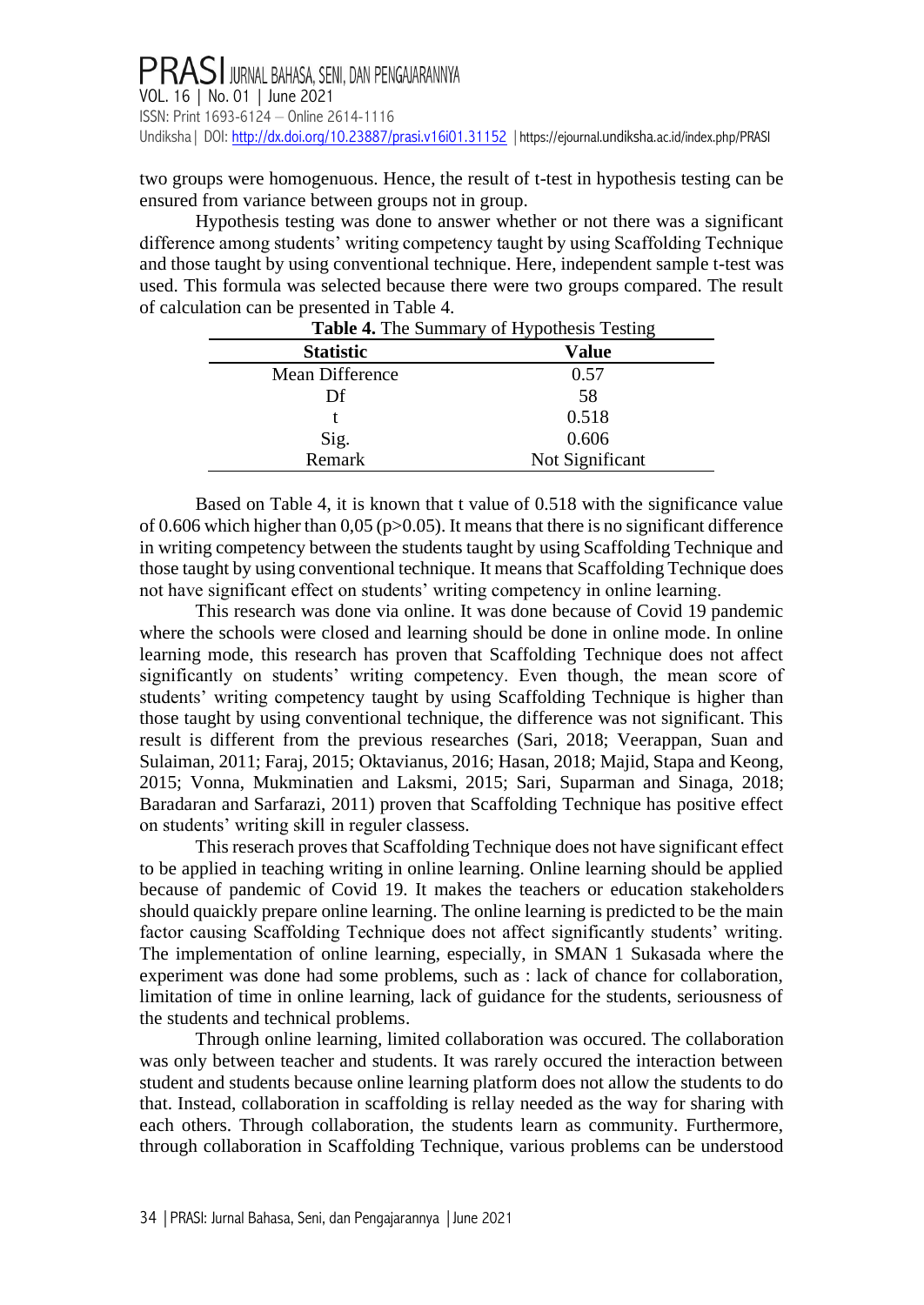# PRASI JURNAL BAHASA, SENI, DAN PENGAJARANNYA

VOL. 16 | No. 01 | June 2021 ISSN: Print 1693-6124 – Online 2614-1116

Undiksha | DOI:<http://dx.doi.org/10.23887/prasi.v16i01.31152> | https://ejournal.undiksha[.ac.id/index.php/PRASI](https://ejournal.undiksha.ac.id/index.php/PRASI)

and solved together (Belland, Glazewski and Richardson, 2008). It directs the students to build their communication skill in written form.

In the context of teaching writing, collaboration is needed to share their ideas with their classmates and teachers because writing is an on-going process (Marhaeni, 2005). In offline learning, the students can directly arrange their seat with their group members. In this group, they can share mutually their work with each other. However, it is hard in online learning because of the platform used. If the collaboration in writing is not occured, knowledge construction of writing might be slow down because less of feedback. By collaboration, the students can get ample feedback from their friends and teachers. Here, the concept of ZPD underlying scaffolding technique is occured (Benson, 1997).

Besides the less of collaboration, limitation of time in online learning is a factor causing Scaffolding Technique is less effective fo writing. By using Google Meet, research was only allowed to be done for 1 hour (60 minutes). It is because of the cost for internet cell. The researcher has limited time to develop learning activities which makes learning is done in hurry. In normal situation, the class is done for 90 minutes for each meeting. It is not match to the writing nature. Writing is productive language skill in which the students should produce something i.e writing product (Harmer, 2006). Marhaeni (2005) also states that writing needs ample time to be done because writing is on going process. It can not be done only in one session class.

Next, the students get lack of guidance during writing process. The key of Scaffolding is guidance from good ability persons (students and teacher) to low ability students so they fet with each other (Larkin, 2002). The guidance was mostly from the teachers with limited time. The limitation of guidance makes the students is hard to develop their ideas to be good writing. It is different from reguler class, the students can get guidance fully in each writing session time. Besides that, guidance can be given directly to the students and the teacher can show and explain directly the weaknesses or mistakes of the students' writing.

Furthermore, because learning is done from distance, it makes the students less serious to join the online learning. Based on the reseracher's observation <sup>d</sup>uring treatment, the students were less serious in joining the virtual class. The had less focus on learning process. Most of them less spirit to do activities both in treatment and control groups. Briefly, most of them join the class because of school rule and less of awareness that the learning process is for their knowledge development. It was frequently some students make off their video conference so that the researcher does not know what they are doing. Even, the students had been advised frequently, they still do the same things.

Lastly, technical problems are frequently occured. The problems are bad internet connectivity and internet cell owned by the students. Based on the information from the headmaster, the students in the school were mostly from removed areas so internet signal is hard. This problem is also recognized by the teacher. Even though they can join the class via online, unstable signal is frequently disturbed. Furthermore, most of the parents are from low and moderate economic level which makes them little bit hard to buy internet cell, especially in this covid 19 pandemic. If the parents do not give money for their children to buyinternet cell, of curse they can not join the online class.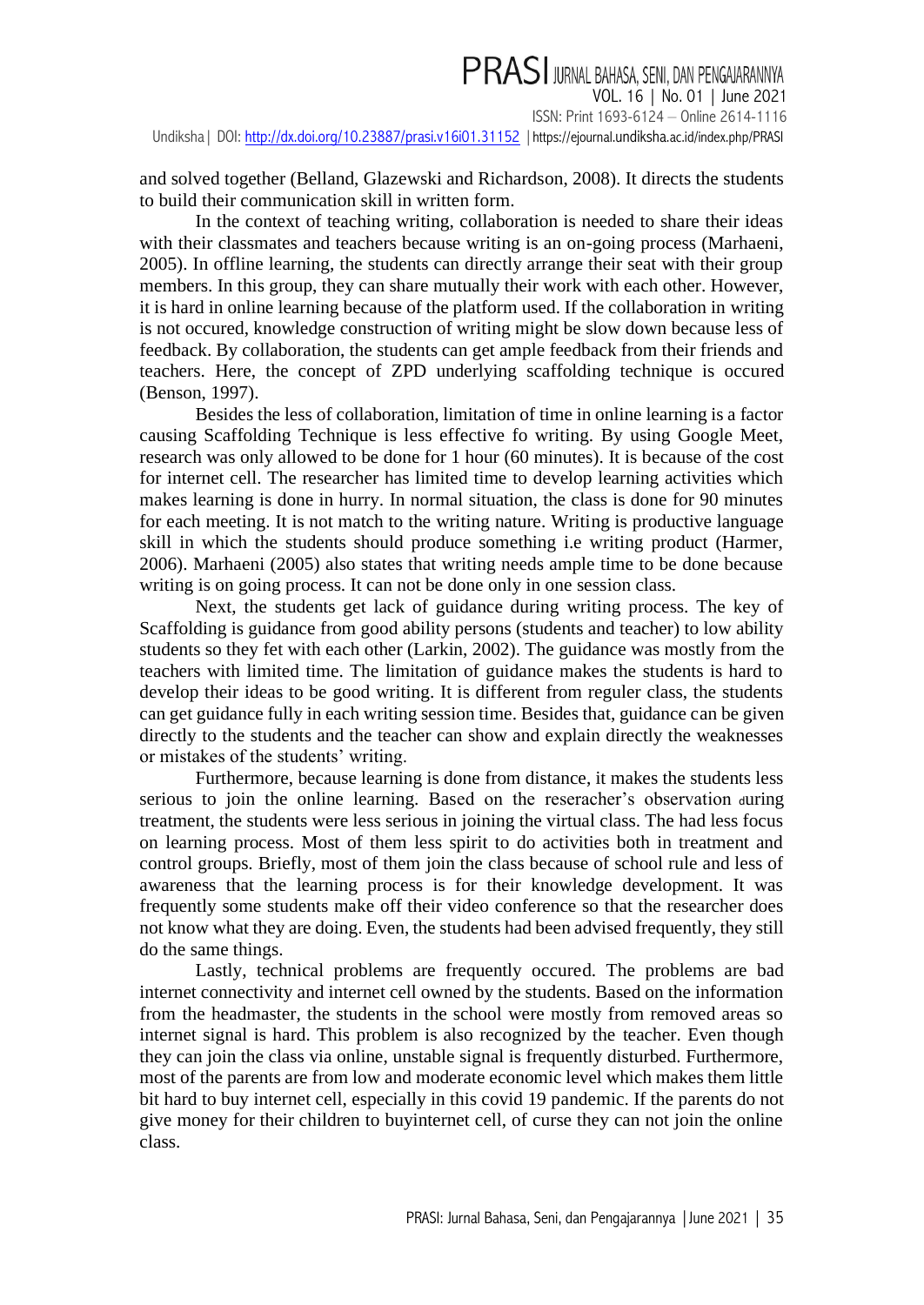## PRASI JURNAL BAHASA, SENI, DAN PENGAJARANNYA<br>VOL. 16 | No. 01 | June 2021 ISSN: Print 1693-6124 – Online 2614-1116 Undiksha | DOI[: http://dx.doi.org/10.23887/prasi.v16i01.31152](http://dx.doi.org/10.23887/prasi.v16i01.31152) | https://ejournal.undiksha[.ac.id/index.php/PRASI](https://ejournal.undiksha.ac.id/index.php/PRASI)

### **CONCLUSION**

Based on the result of hypothesis testing, it can be concluded that there is no significant difference in writing competency between the students' treated by using Scaffolding Technique and those treated by using conventional technique. It has proven from the probability value (Sig.) of 0.606 which was higher than 0,05 ( $p > 0.05$ ). The mean score of students' writing competency treated by using Scaffolding Technique (28.7) is higher than the mean score of students' writing competency treated by using conventional technique (28.13). even though the mean score of writing competency treated by using Scaffolding Technique is higher than the mean score of writing competency treated by using conventional technique, the difference is not significant. It means that Scaffolding Technique does not have significant effect on students' writing competency in the context of online learning.

Based on the implication and conclusion, three suggestions are given for the three parties. For the English teachers, they are suggested to overcome the technical problems relating to online learning in implementing scaffolding technique. Scaffolding Technique is not recommneded if the ideal condition required by scaffolding technique are not overcome yet. It is because it does not give positive effect on students' learning. Furthermore, the teachers are suggested to be creative in keeping students' spirit in online learning. This research has proven that the students are less serious during joining online learning. For the students are suggested to be serious in studying during online learning is applied. If they are not serious in joining the online class, the learning objectives might not be achieved. For other researchers, they are suggested to do further research relating to the implementation of Scaffolding Technique on writing competency in online learning because this research proves that Scaffloding Technique is less effective in online learning. The further researches are expected to conduct deeper study by considering other variables, such as : motivation, self-efficacy, learning style, etc.

### **REFERENCES**

- Alibali, M. (2006). *Does Visual Scaffolding Facilitate Students' Mathematics Learning?* Evidence from early algebra. [http://ies.ed.gov/funding/grantsearch/](http://ies.ed.gov/funding/grantsearch/%20details.asp?%20ID=54) [details.asp?](http://ies.ed.gov/funding/grantsearch/%20details.asp?%20ID=54) ID=54
- Alt, D. (2016). Students' Perceived Constructivist Learning Environment: Empirical Examples of the Comparison between FACET THEORY with Smallest Space Analysis and Confirmatory Factor Analysis. *European Journal of Psychological Assessment*. DOI: 10.1027/1015-5759/a000358.
- Ashman, A.F and Conway, R.N.F. (1997). *An Introduction to Cognitive Education: Theory and Application*. London: Routledge
- Baradaran, A and Sarfarazi, B. (2011). The Impact of Scaffolding on the Iranian EFL Learners' English Academic Writing. *Australian Journal of Basic and Applied Sciences*. 5(12): 2265-2273.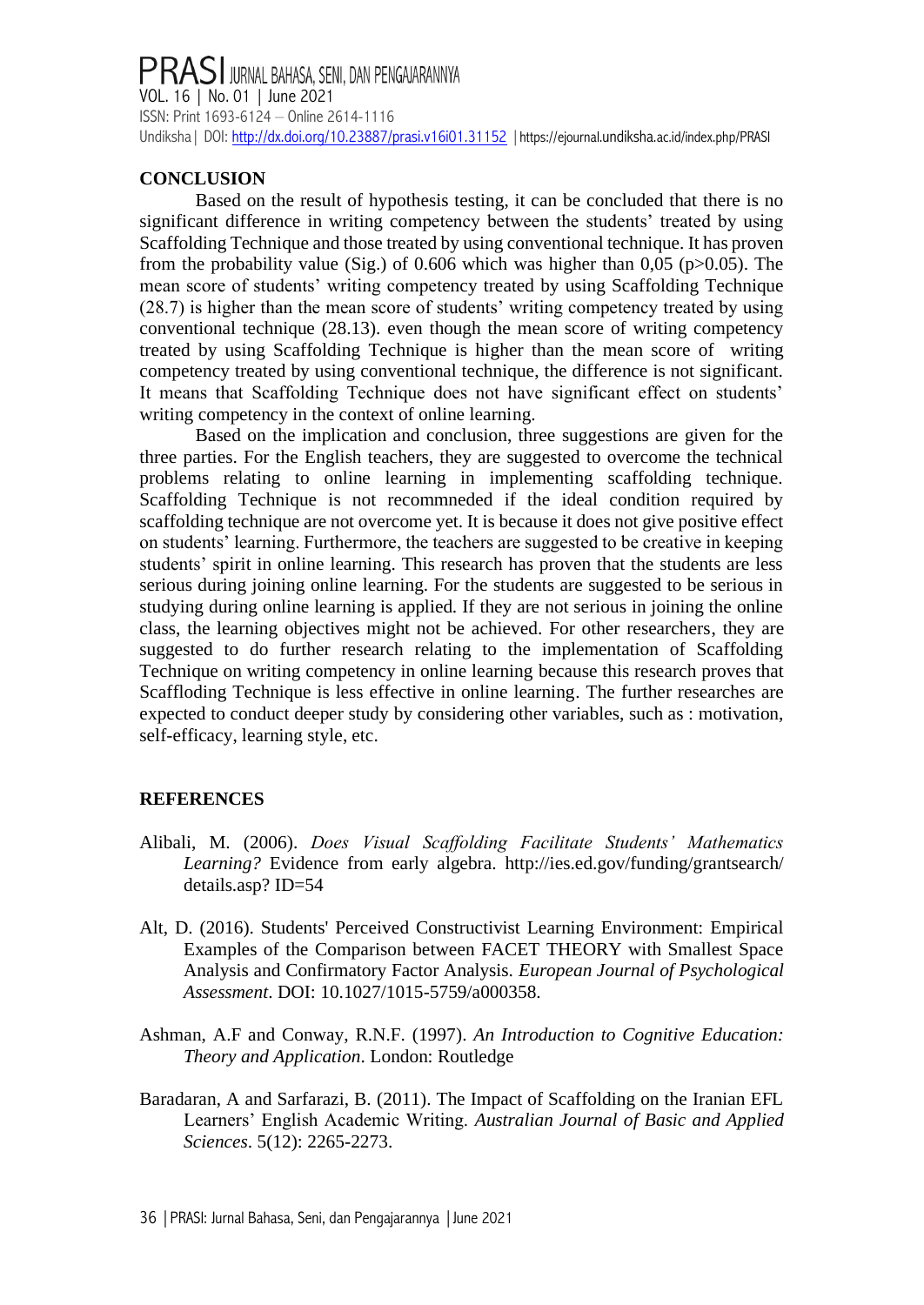**PRASI** JURNAL BAHASA, SENI, DAN PENGAJARANNYA VOL. 16 | No. 01 | June 2021 ISSN: Print 1693-6124 – Online 2614-1116 Undiksha | DOI:<http://dx.doi.org/10.23887/prasi.v16i01.31152> | https://ejournal.undiksha[.ac.id/index.php/PRASI](https://ejournal.undiksha.ac.id/index.php/PRASI)

- Belias, D., Labros, S., Nikolaos, K., Maria, K and Atanakios, K. (2003). Traditional Teaching Methods vs. Teaching Through The Application of Information and Communication Technologies in the Accounting Field: Quo Vadis? *European Scientific Journal*. 9(28): 73-101.
- Belland, B.R., Glazewski, K and Richardson, J.C. (2007). A Scaffolding Framework to Support the Construction of Evidence-Based Arguments among Middle School Students. *[Educational Technology Research and Development](https://www.researchgate.net/journal/Educational-Technology-Research-and-Development-1556-6501)* 56(4). DOI: [10.1007/s11423-007-9074-1](https://www.researchgate.net/deref/http%3A%2F%2Fdx.doi.org%2F10.1007%2Fs11423-007-9074-1)
- Benson, B. (1997). Scaffolding (Coming to Terms). *English Journal*. 86(7)*:* 126-127.
- Brown, H. D. (2001). *Teaching by Principles: An Interactive Approach to Language Pedagogy*. White Plains: Addison Wesley Longman.
- BSNP. (2012). *Laporan BSNP*. Jakarta : Depdiknas
- Cakraverty, A. and Gautum K. (2001). *Dynamic of Writing*. Available at <http://exchanges.state.gov/forum/vols38/no3/pp22.htm>
- Dharma, I.P.S and Adiwijaya, P.A. (2018). The Effect of Problem Based Learning and Self-Assessment on Students' Writing Competency And Self-Regulated Learning. *SHS Web of Conferences* 42, 00036. Available at https://doi.org/10.1051/shsconf/20184200036
- Elliott, S.N., Kratochwill, T.R., Littlefield Cook, J. & Travers, J. (2000). *Educational Psychology: Effective Teaching, Effective Learning (3rd ed.)*. Boston, MA: McGraw-Hill College.
- Ellis, E. S and Larkin, M. J. (1998). "Strategic Instruction for Adolescents with Learning Disabilities". In B. Y. L. Wong (Ed.), *Learning about learning disabilities* (2nd ed,585-656). San Diego: Academic Press
- Faraj, A.K.A. (2015). Scaffolding EFL Students' Writing through the Writing Process Approach. *Journal of Education and Practice*. 6(13): 131-141
- Harmer, J. (2006). *The Practice of English Language Teaching*. Cambridge: Pearson Longman
- Hasan, M. (2018). Impactof Motivational Scaffolding on the Acquisition of Writing Skillsin L2 Situation. *International Journal of Humanities and Social Science Invention (IJHSSI).* 7(12): 39-45
- Hogan, K., & Pressley, M. (Eds.). (1997). *Scaffolding Student Learning: Instructional Approaches and Issues*. Cambridge, MA: Brookline.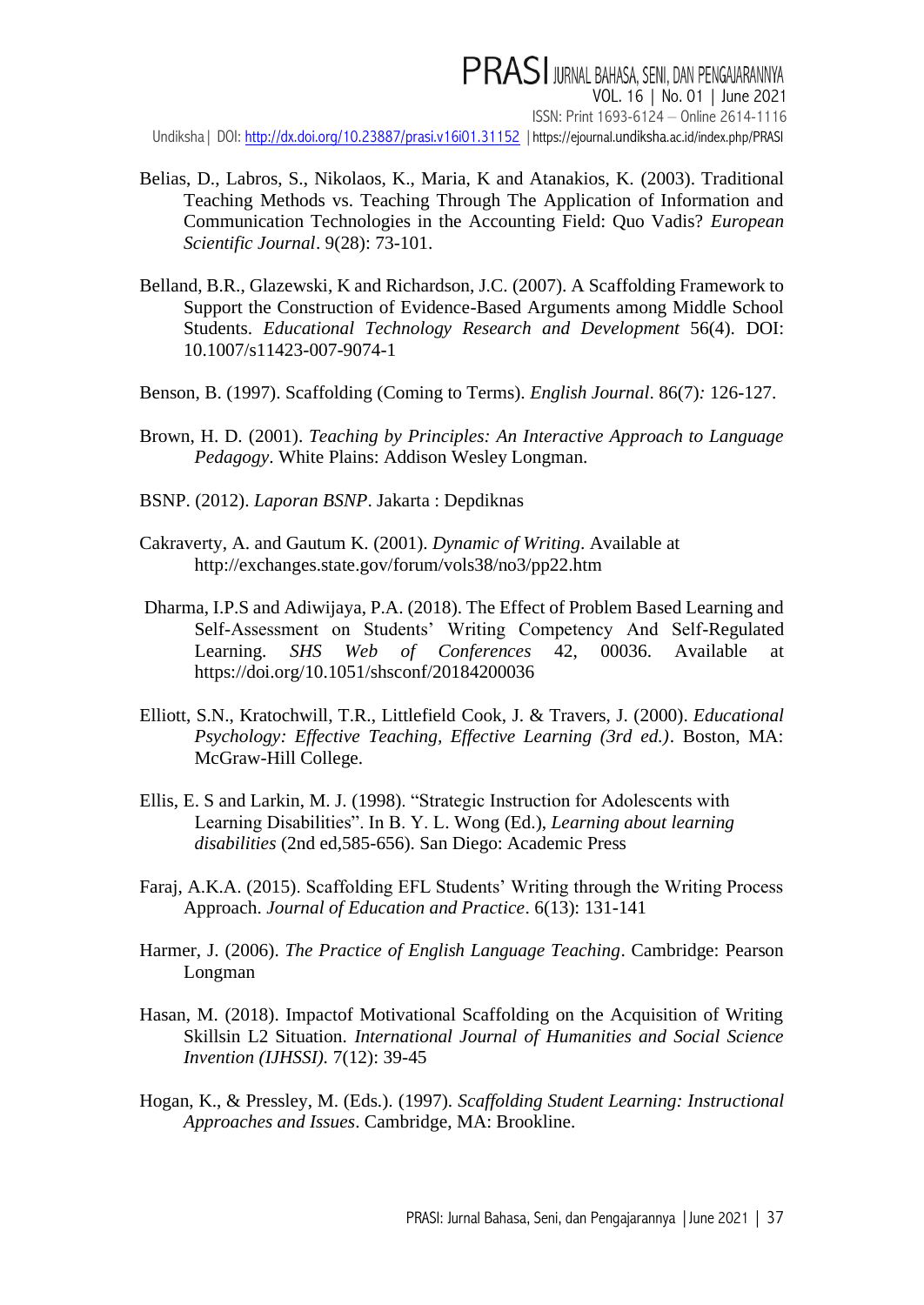- Kamberi, L. (2013). The Significance of Teacher Feedback in EFL Writing for Tertiary Level Foreign Language Learners. *Procedia-Social and Behavioral Sciences*. DOI: [10.1016/j.sbspro.2013.01.241](https://www.researchgate.net/deref/http%3A%2F%2Fdx.doi.org%2F10.1016%2Fj.sbspro.2013.01.241)
- Larkin, M. (2002). Using Scaffolded Instruction to Optimize Learning. Arlington, VA: ERIC Clearinghouse on Disabilities and Gifted Education. (Retrieved July 25, 2020 from ERIC at EBSCOhost, ERIC No. ED. 474 301).
- Lipscomb, L., Swanson,J and West, A. (2010). "Scaffolding" In M. Orey (Ed) Emerging Perspectives on Learning, Teaching, and Technology. Available: http://projects.coe.uga.edu/epltt
- Lund, A. & Hauge, T. E. (2011). 'Changing Objects in Knowledge-Creation Practices' in S. Ludvigsen, A. Lund, I. Rasmussen & R. Säljö (eds.) *Learning Across Sites: New tools, Infrastructures and Practices*. London: Routledge, 206-221.
- Majid,A.H., Stapa,S.H and Keong, Y.C. (2015). Blended Scaffolding Strategies Through Facebookfor Learning and Improving the Writing Process and Writing Performance. *International Conference on Social Sciences & Humanities (ICOSH-UKM2012)*
- Marhaeni, A.A.I.N. (2005). *Pengaruh Assessment Portfolio dan Motivasi Berprestasi dalam Belajar Bahasa Inggris terhadap Kemampuan Menulis dalam Bahasa Inggris*. Unpublished Dessertation: Proram Pascasarjana Universitas Negeri Jakarta
- McCarthy, J.P and Anderson, L. (2000). Active Learning Techniques Versus Traditional Teaching Styles: Two Experiments From History And Political Science. *Innovative Higher Education*. 24(4): 279-294
- Meyers, A. (2003). *Composing with Confidence: Writing Effective Paragraphs Essay*s. New York:Addison Wesley Longman Inc.
- Northern Illinois University. (2019). *Instructional Scaffolding to Improve Learning.*  Spectrum. Available at [www.facdev.niu.edu](http://www.niu.edu/facdev)
- Nyikos, M and Hashimoto, R. (2011). Constructivist Theory Applied to Collaborative Learning in Teacher Education: In Search of ZPD. *The Modern Language Journal*. 81(4): 506-517. Available at [https://doi.org/10.1111/j.1540-](https://doi.org/10.1111/j.1540-4781.1997.tb05518.x) [4781.1997.tb05518.x](https://doi.org/10.1111/j.1540-4781.1997.tb05518.x)
- Oktavianus, H. (2016). *The Use of Scaffolding Technique to Teach Recount Text Writing*. Journal of Research Universitas Tanjung Pura.
- Sari, D.S., Suparman, U and Sinaga, T. (2018). *The Effectiveness of Scaffolding Technique on Students' Writing Analytical Expository Text*. Publised Research by University of Lampung